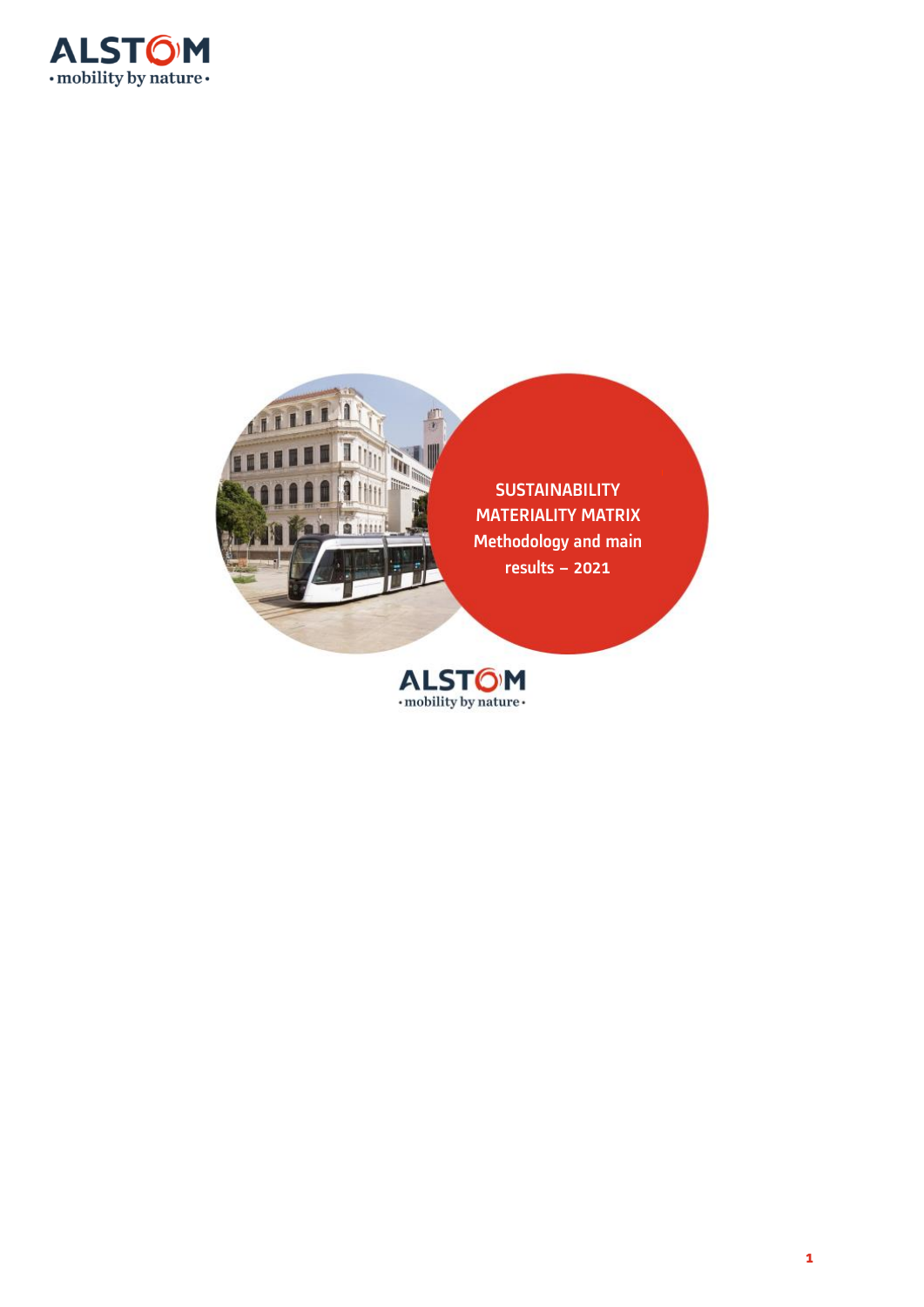

**Materiality Matrix**

ALSTOM believes that the efficiency of its Sustainability & CSR policy (and related actions) depends on the integration of the expectations of its main internal and external stakeholders (ex. customers, employees, public authorities, shareholders and potential investors, civil society, etc.).

The identification and dialogue with these stakeholders allows ALSTOM to confirm its priority CSR issues. These issues are consolidated in the Group's materiality matrix, presented below.

Early 2021, Alstom launched a campaign to:

- 1. Review the existing ALSTOM Stakeholder mapping tool; define a methodology to deploy it locally via the Group's CSR champions; and perform a global stakeholder mapping;
- 2. Update the list of issues to be integrated in the materiality matrix and identify potentially emerging issues with a 3-5 year time horizon;
- 3. Launch a new consultation of stakeholders and strategists to build a materiality matrix covering Alstom's new perimeter;
- 4. Evaluate the importance of selected CSR and Sustainability issues, as well as Alstom's performance on these issues;
- 5. Enforce transparency and focus its reporting efforts on the most material issues for its business;
- 6. Onboard stakeholder feedback in the definition of Alstom's updated CSR and Sustainability Strategy.

# **I. Mapping of sustainability issues**

The mapping of sustainability issues included 3 steps:

- a benchmark of best practices from leaders in the field of stakeholder engagement;
- a review of existing internal CSR and Sustainability analysis tools, such as the annual risk mapping for reporting purposes;
- a comparison with the previous materiality analysis.

18 issues were identified as a result, around five themes : Governance, Human Resources, Sustainable Operations, Products & Services and Society. These issues are listed below and defined in the appendix.

| Governance                    | #1  | Responsible Governance                                        |
|-------------------------------|-----|---------------------------------------------------------------|
|                               | #2  | <b>Business ethics</b>                                        |
|                               | #3  | Employees' and contractors' safety & security                 |
|                               | #4  | Employees' health & well-being                                |
| <b>Human Resources</b>        | #5  | Employee engagement                                           |
|                               | #6  | Employees' development & talent management                    |
|                               | #7  | Diversity & equal opportunity                                 |
|                               | #8  | Sustainable supply-chain                                      |
| <b>Sustainable Operations</b> | #9  | Human Rights                                                  |
|                               | #10 | Environmental footprint of manufacturing & construction sites |
|                               | #11 | Resilience to climate change                                  |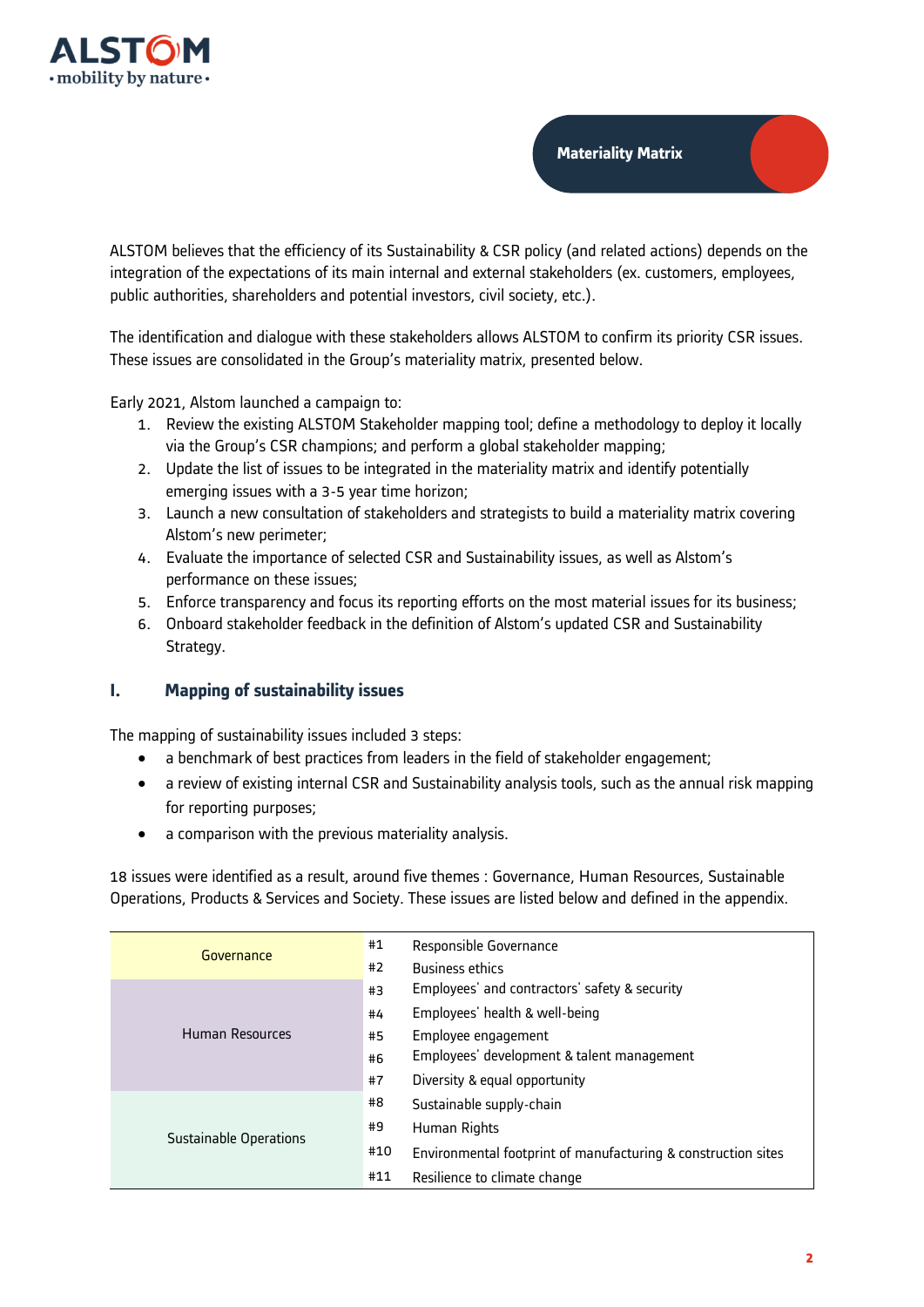

|                              | #12 | Contribution to low-carbon mobility                           |
|------------------------------|-----|---------------------------------------------------------------|
|                              | #13 | Environmental footprint of products and solutions             |
| <b>Products and Services</b> | #14 | Customer relations & satisfaction                             |
|                              | #15 | Product safety                                                |
|                              | #16 | Innovation for smart mobility & enhanced passenger experience |
| Society                      | #17 | Contribution to local socio-economic development              |
|                              | #18 | Community investment                                          |

# **II. Surveyed populations**

The materiality of each issue was assessed through interviews and an online survey. In total more than 100 answers were included in the analysis, with stakeholders from 15 different countries. These included :

• STRATEGISTS, defined as ALSTOM employees (internal stakeholder) holding a strategic position within the Group. Strategists are members of the Executive Committee or Management teams (ex. Directors, VP, etc.).

They provide a strategic perspective of the Group and its future business outlook(s)

• EXTERNAL STAKEHOLDERS, identified during a workshop with 15 representatives of corporate functions and country CSR Champions. These stakeholders represent the following stakeholder families : Customers, , Business Partners, Financial Partners, Suppliers, NGO & Associations, Passenger associations, Professional Associations, Public Institutions, Academics, Media, Graduates.

They provide a perception of the Group, based on their (own) experience



• EMPLOYEES, via the internal Opinion Survey. The feedback from employees on the five most important CSR and Sustainability initiatives at Alstom was integrated.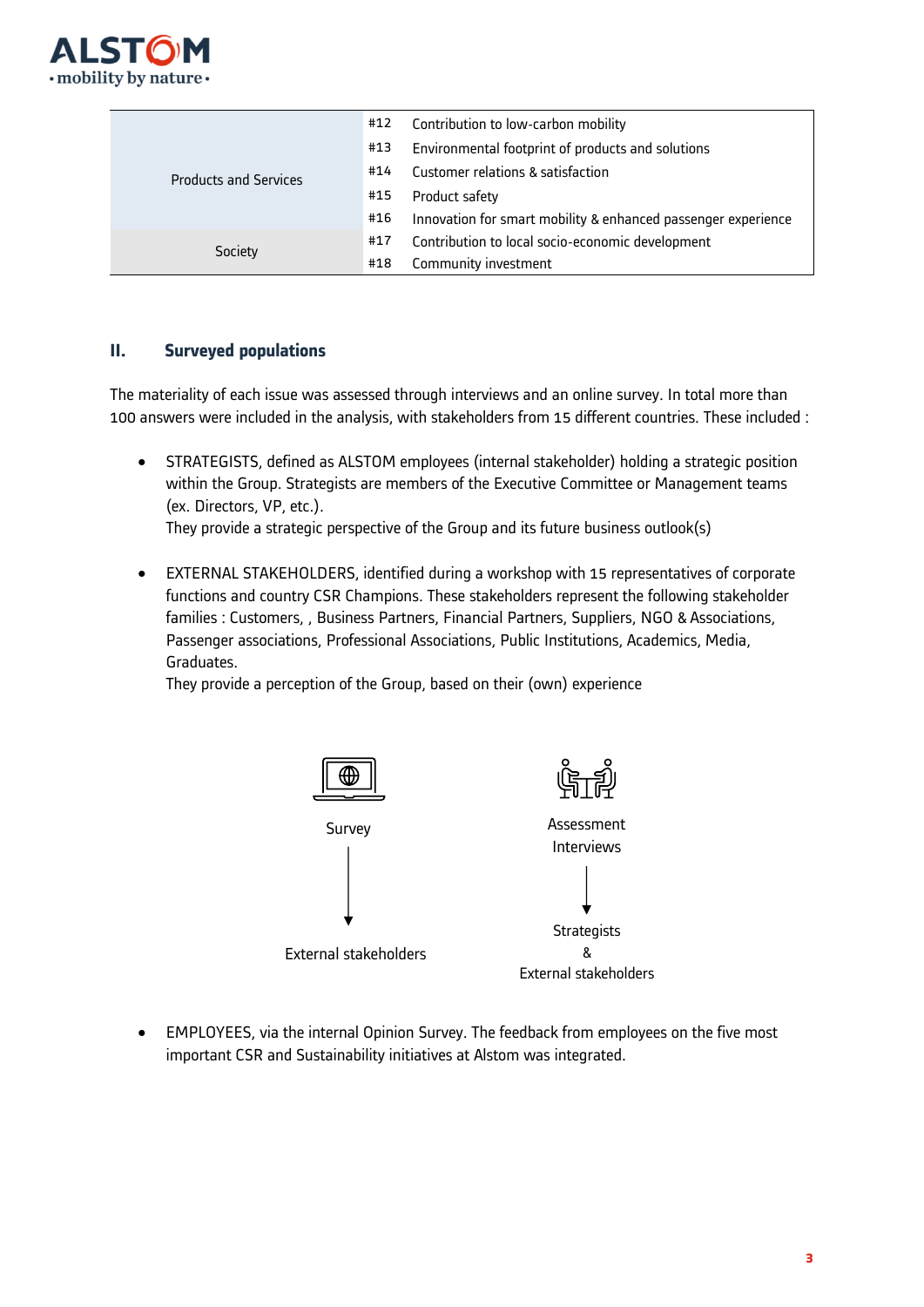

# **III. Rating of issues**

● For each issue, both the **importance & performance levels** have been assessed, as follows:



- Each CSR issue has been assessed **from Score 1 (the lowest) to Score 4 (the highest)**, according to the table below.
- For the performance level, **a "No Opinion" option** allows the interviewee/respondent to not rate the issue if needed.

#### **IMPACT ON ALSTOM**

**1 - Limited impact:** This issue does not impact the company's activities significantly. The company should show compliance on this matter.

**2 - Significant impact:** This issue can impact, occasionally, the company's activity, but in a limited way. The company should be compliant and address the most significant aspects of this issue.

**3 - Major impact:** This issue could impact the company's activity in a major way, by forcing some projects to be altered for example. The company should employ significant resources to address this issue.

**4 - Critical impact:** This issue has or will have a critical effect on the company's key activities. The company must consider it as strategic and address it as a priority.

### **EXPECTATIONS**

**1 - Few expectations:** I have few expectations of Alstom on this issue. Considering the company's activities, this issue does not appear as a priority to me.

**2 - Limited expectations:** My expectations are limited as to how much Alstom should act on this issue. Some occasional actions would be relevant in my opinion.

**3 - Significant expectations**: This topic is important to me. Considering Alstom's activity, I expect serious commitment and actions on this matter.

**4 - Priority expectations:** Alstom must act on this issue as a priority, considering the Group's activities and its potential impacts.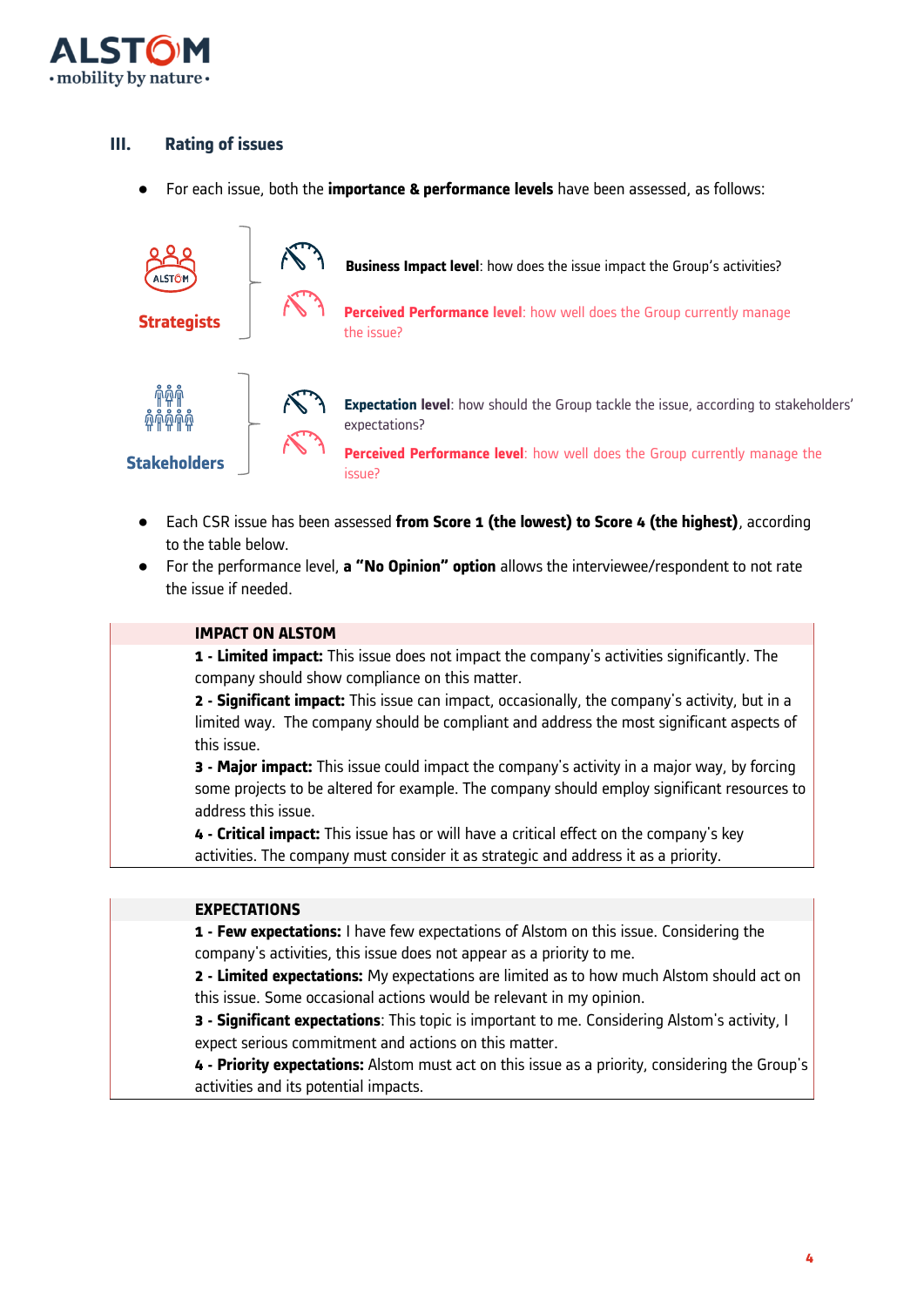

#### **PERCEPTION OF ALSTOM'S PERFORMANCE**

**1 - Hardly addressed:** This issue is hardly addressed by Alstom. I see few actions on this matter.

**2 - Somewhat addressed:** I think Alstom somewhat acts on this matter. There are some commitments and actions, but the company could go further.

**3 - Well addressed:** This matter is well addressed by Alstom. The company commits and acts at the right level.

**4 - Addressed in an exemplary way:** Alstom seems to have a cutting-edge approach on this matter. The company has a perfect command of the issue and acts with its ecosystem to help it achieve progress.

**No opinion:** My knowledge of this issue is too limited to provide an answer

### IV. **Consolidation of the assessment and analysis**

a) Methodology of consolidation

**Equiponderation principle**: to calculate the average (external) stakeholder rating for all issues, the average ratings of each macro-category were compilated in order to produce one global average.

### b) Results

**Comparing importance levels rated by stakeholder segments** allows to identify common priorities.



This result shows a good alignment between the strategists' vision and expectations of external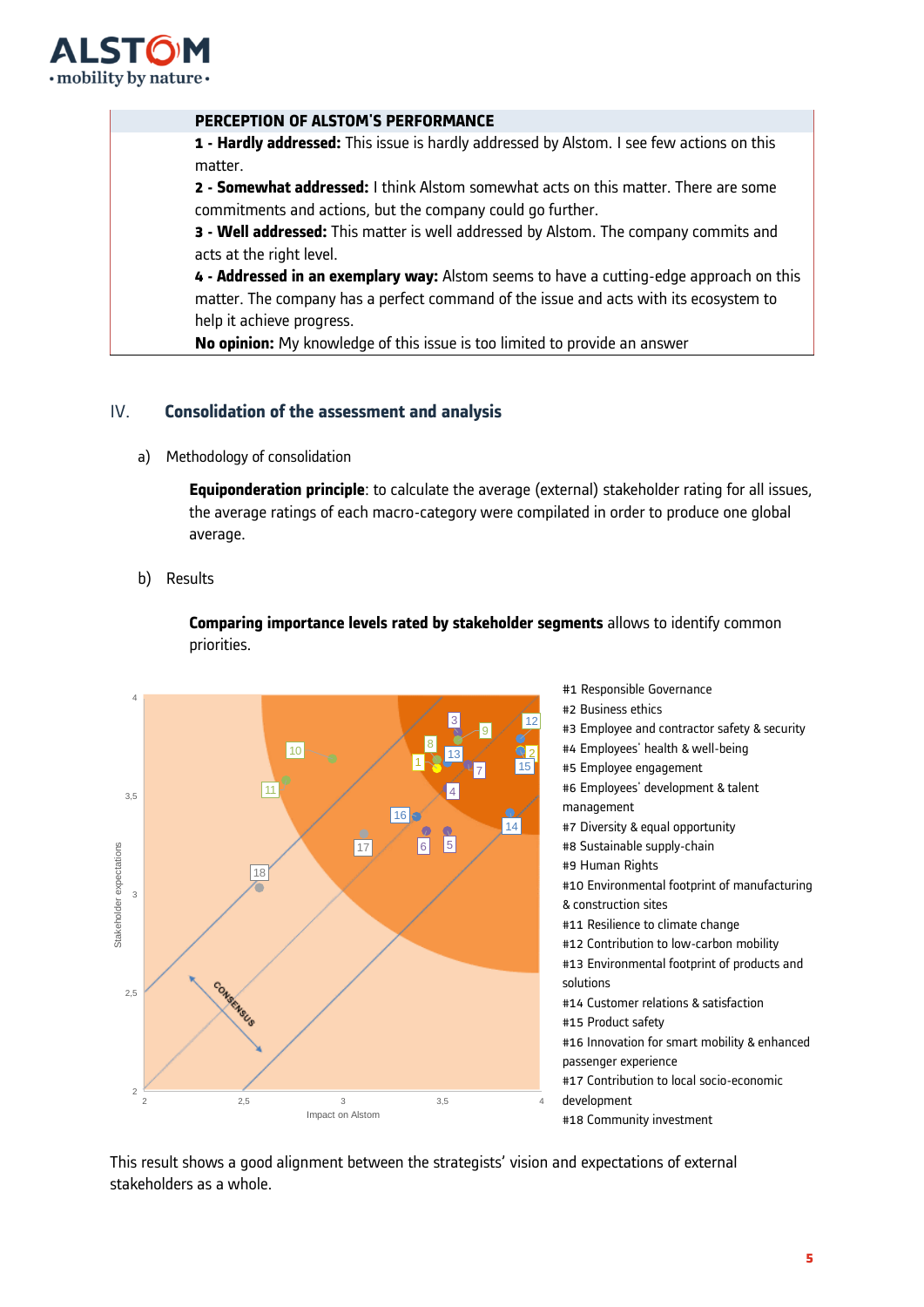

The matrix also shows that :

- There is **Consensus on the importance level** between strategists and stakeholders on the top-5 following CSR issues:
	- #2 Business ethics
	- #3 Employees' and contractors' safety & security
	- #9 Human Rights
	- #12 Contribution to low-carbon mobility
	- #15 Product safety

Unsurprisingly, these issues are **fundamental prerequisites** for the running of activities and "license to operate".

### ● **Four challenges have been significantly more prioritised in 2020**:

- #3 Employees' and contractors' safety & security
- #9 Human Rights
- #7 Diversity & equal opportunity
- #8 Sustainable supply-chain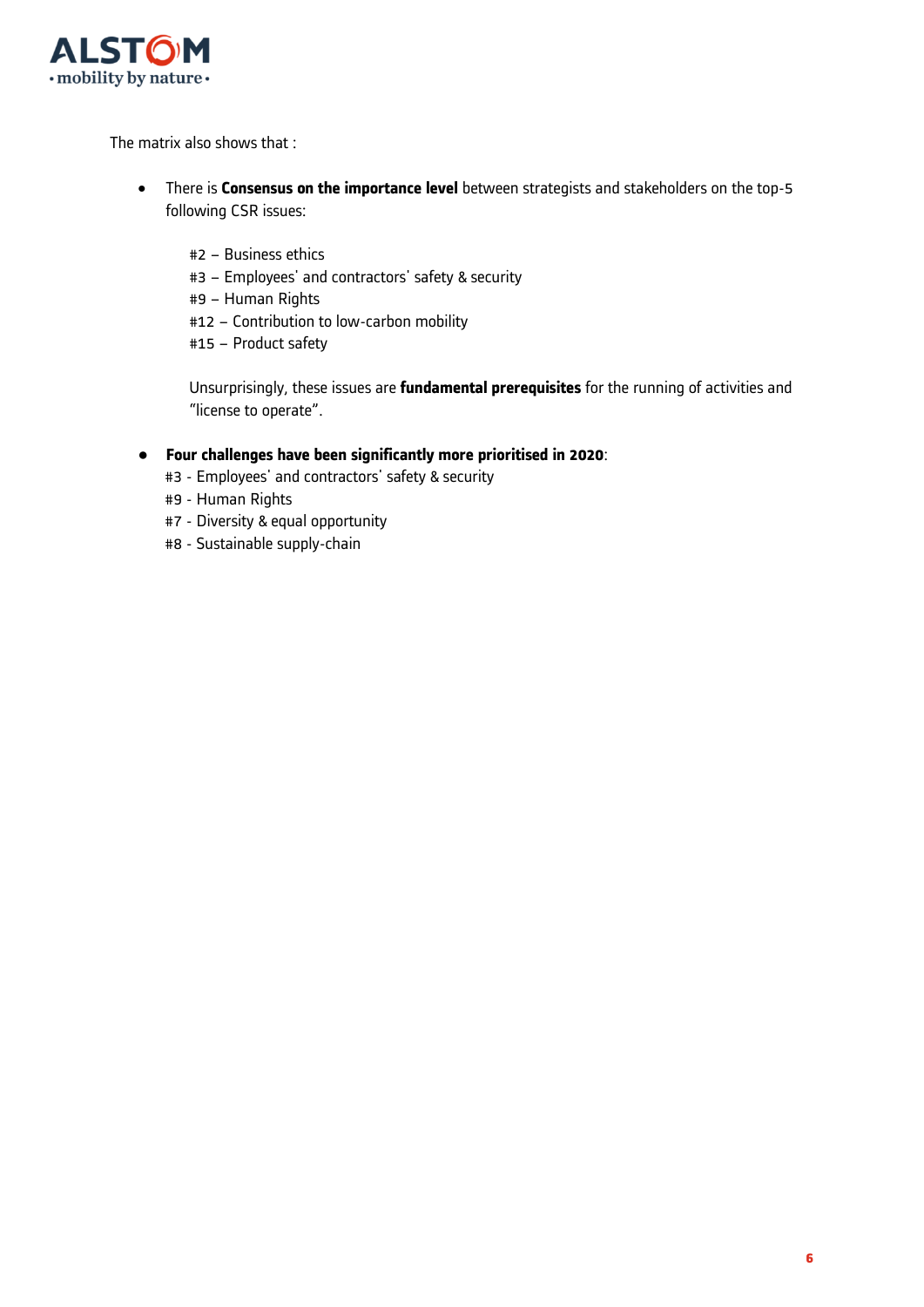

## **APPENDIX**

## **Definition of challenges**

| Governance                       | Responsible<br>governance                            | Ensure that the company is well directed, administered and controlled, with a long term vision that integrates stakeholders' expectations and interests, in<br>particular through:<br>- a robust Corporate Governance (independence of the Board of Directors, diversity, existence of dedicated Board committees (audit, compensation,<br>ethics and compliance, etc), compensation transparency, internal control processes, etc.)<br>- company sustainability policy, targets and roadmaps, robust non-financial risk management processes, relevant internal sustainability organization and<br>means<br>- an active stakeholders dialogue |
|----------------------------------|------------------------------------------------------|------------------------------------------------------------------------------------------------------------------------------------------------------------------------------------------------------------------------------------------------------------------------------------------------------------------------------------------------------------------------------------------------------------------------------------------------------------------------------------------------------------------------------------------------------------------------------------------------------------------------------------------------|
|                                  | <b>Business ethics</b>                               | Apply high standards of integrity to fight against:<br>- corruption and bribery<br>- anti-trust practices<br>- money laundering<br>- data privacy breaches                                                                                                                                                                                                                                                                                                                                                                                                                                                                                     |
| <b>Human</b><br><b>Resources</b> | Employee and<br>contractor<br>safety and<br>security | . Preserve employees' and contractors' safety in manufacturing, construction maintenance and office sites<br>. Create a safe work environment by controlling high risk activities<br>. Eliminate all severe accidents and prevent all accidents<br>. Prevent impact of political, geopolitical and criminal risks (terrorism, violence, ) for employees                                                                                                                                                                                                                                                                                        |
|                                  | Employees'<br>health and<br>well-being               | . Secure good quality of work life (working conditions, work-life balance, etc.) for Alstom's employees<br>. Provide solutions for affordable relevant health coverage solutions to all employees<br>. Preserve employees' health, including psychological health (ex. stress issues)<br>. Implement strong measures to prevent and manage pandemic-related sanitary risks                                                                                                                                                                                                                                                                     |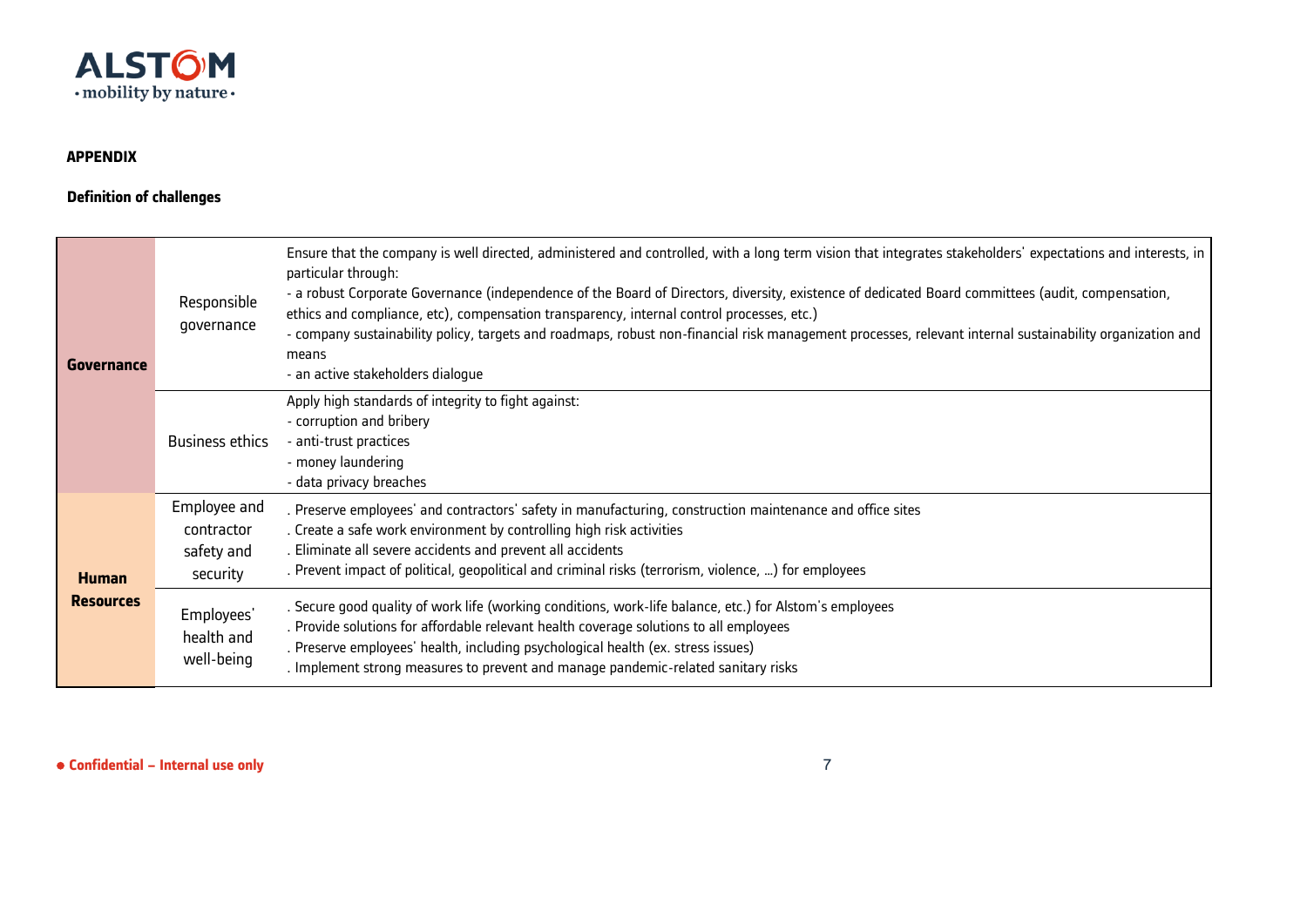

|                                  | Employee<br>engagement                                | . Foster an open and safe culture which ensures consistency and fairness for all employees<br>. Support in strategic alignment to ensure that employees have clarity of purpose and direction<br>. Facilitate employees' integration, favoring collaboration between teams and building a sense of belonging to Alstom<br>. Consult employees and their representatives to adapt programs and secure high level of engagement<br>. Reward and recognise positive performance, initiatives and behaviour |
|----------------------------------|-------------------------------------------------------|---------------------------------------------------------------------------------------------------------------------------------------------------------------------------------------------------------------------------------------------------------------------------------------------------------------------------------------------------------------------------------------------------------------------------------------------------------------------------------------------------------|
|                                  | Employees'<br>development<br>and talent<br>management | . Develop and manage employee skills, through diverse programmes and initiatives such as training, learning culture, professional follow-up, career<br>management and internal mobility<br>. Anticipate job and skills evolutions<br>. Attract and retain talents through strong company's image (employer branding)                                                                                                                                                                                    |
|                                  | Diversity &<br>equal<br>opportunity                   | . Fight discrimination based on gender, disability, age, sexual orientations, or social/cultural/religious origins, creating an inclusive work environment<br>. Take a firm stand for diversity and inclusion through actions and processes favoring equal opportunity<br>. Foster collaborative and intergenerational working methods/management                                                                                                                                                       |
| <b>Sustainable</b><br>operations | Sustainable<br>supply chain                           | . Select, monitor and support suppliers and contractors in order to reduce:<br>- environmental footprint of purchased products and services (ex. greenhouse gas emissions, renewable materials, ISO14001-certified suppliers, etc.)<br>- social and environmental risks associated with their activities<br>. Lead responsible relationships with suppliers and contractors                                                                                                                             |
|                                  | Human rights                                          | Ensure the respect of human rights and International Labour Organization's Conventions within the Group and its business partners, which include in<br>particular:<br>- the elimination of child labour, or any form of forced or compulsory labour<br>- the respect of freedom of association and collective bargaining                                                                                                                                                                                |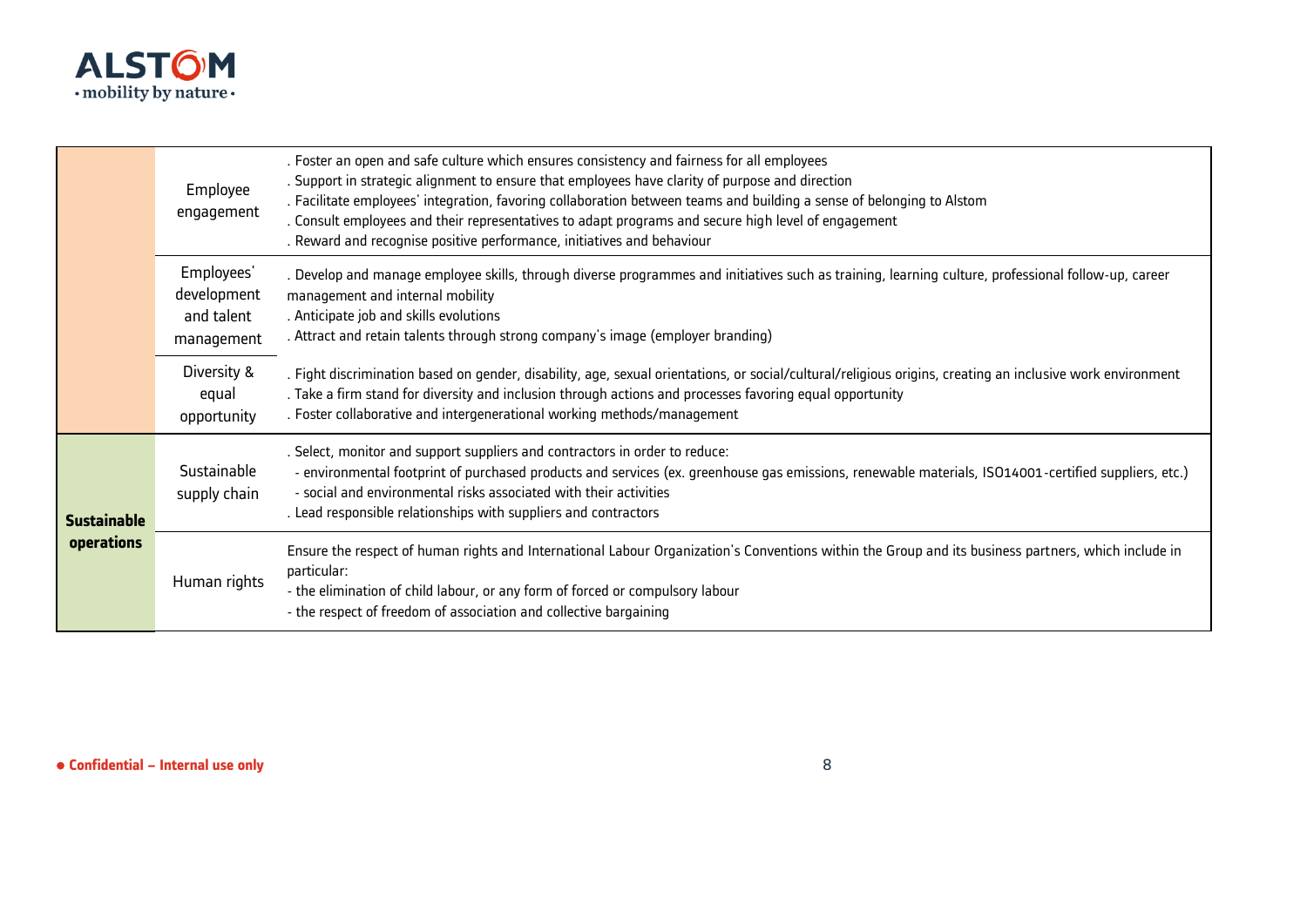

|                                          | Environmental<br>footprint of<br>manufacturing<br>& construction<br>sites | Reduce the impact Alstom's manufacturing and construction activities, especially by:<br>- reducing direct and indirect greenhouse gas (GHG) emissions from Alstom's own operations<br>- sustainably managing energy and water consumptions, as well as resorting to renewable sources<br>- opting for more circular options that will save resources and significantly reduce waste<br>- preserving local biodiversity<br>- limiting local nuisances and pollutions         |
|------------------------------------------|---------------------------------------------------------------------------|-----------------------------------------------------------------------------------------------------------------------------------------------------------------------------------------------------------------------------------------------------------------------------------------------------------------------------------------------------------------------------------------------------------------------------------------------------------------------------|
|                                          | Resilience to<br>Climate Change                                           | . Foster Alstom's capacity to anticipate and adapt to physical consequences of Climate Change - today and in the future - on Alstom sites, infrastructures<br>and supply-chains<br>. Implement climate resilient solutions and support customers to address this challenge                                                                                                                                                                                                  |
| <b>Products &amp;</b><br><b>Services</b> | Contribution to<br>low-carbon<br>mobility                                 | . Contribute to the modal shift towards sustainable mobility solutions by:<br>- innovating to reduce carbon footprint of designed products and solutions<br>- innovating to support energy transition in rail and beyond rail<br>- providing attractive and competitive energy-efficient and low-carbon solutions to facilitate economic accessibility of rail transport<br>- promoting the better environmental performance of railway compared with other transport modes |
|                                          | Environmental<br>footprint of<br>products and<br>solutions                | . Design products and services in order to optimise their environmental footprint at every stage of their life cycle, especially regarding:<br>- consumption of raw materials and water<br>- energy efficiency<br>- potential pollutions and waste (ex. particle emissions, recyclability, etc.)<br>- elimination of controversial substances<br>. Contribute to a more circular economy through these innovative mobility products and solutions                           |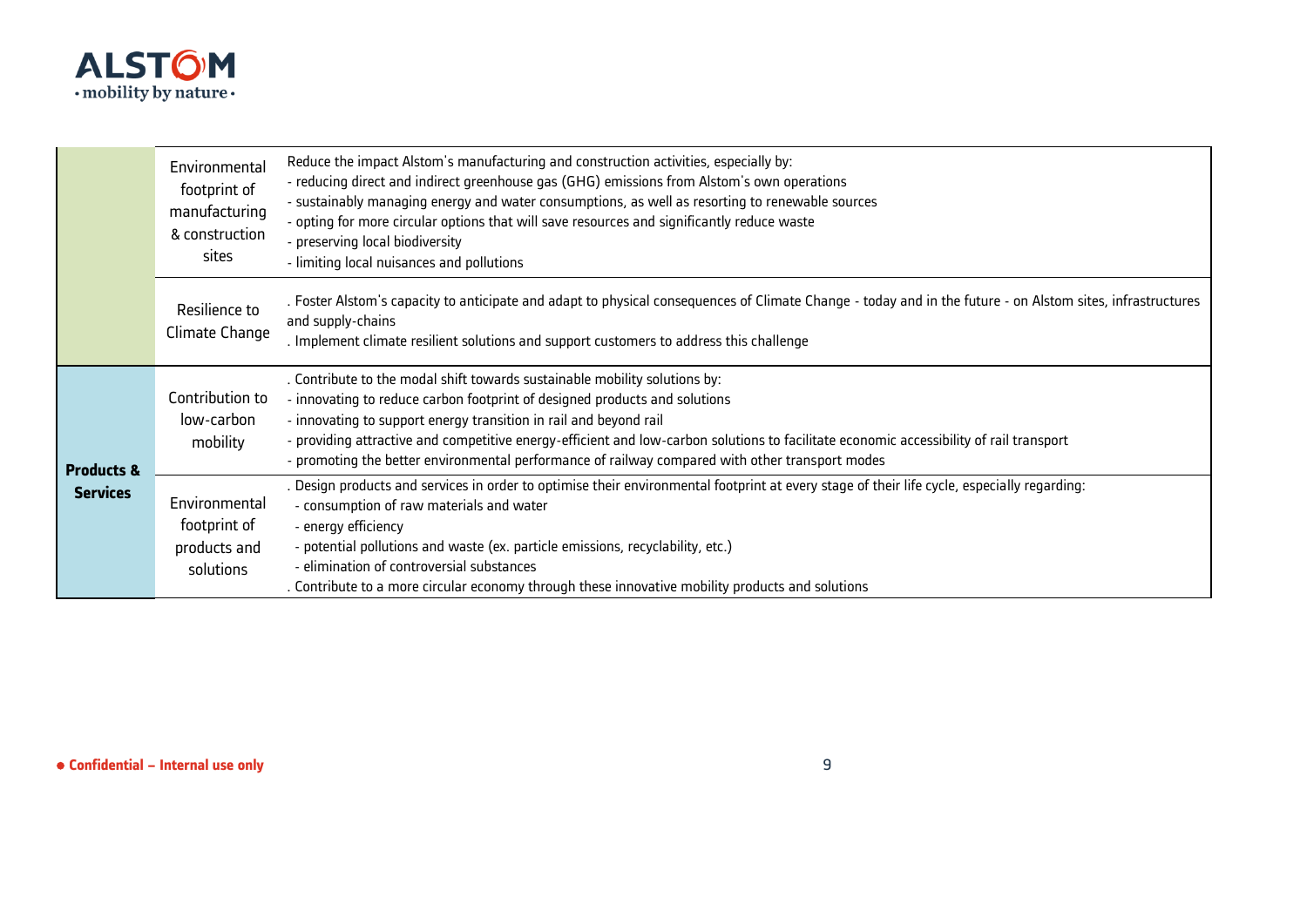

| Customer<br>relations and<br>satisfaction                                   | . Build lasting and trust-based relationships with customers by:<br>- integrating their short and long term expectations in the development of new products and services (including sustainable mobility)<br>- building a key account management holistic approach focusing on regular in-depth contacts<br>- managing claims fairly<br>- implementing robust data protection systems<br>- developing strong partnerships that will benefit to both parties<br>. Monitor and take into account trends regarding passenger expectations and behaviour in the design of solutions |
|-----------------------------------------------------------------------------|---------------------------------------------------------------------------------------------------------------------------------------------------------------------------------------------------------------------------------------------------------------------------------------------------------------------------------------------------------------------------------------------------------------------------------------------------------------------------------------------------------------------------------------------------------------------------------|
| Product safety                                                              | . Strive to eliminate risks related to products and services for customers and passengers, by designing and maintaining them so they meet<br>a high level in terms of physical safety and security (ex. prevention of railway accidents, cybersecurity, exposition of passengers to<br>electromagnetic fields or hazardous substances, etc.)<br>. Contribute to good sanitary conditions (ex. use of antibacterial materials, adequate air treatment, desinfection processes, fewer contact<br>surfaces, etc.) for a healthier mobility                                         |
| Innovation for<br>smart mobility<br>and enhanced<br>passenger<br>experience | . Innovate for smarter mobility solutions and enhanced passenger experience, especially by:<br>- developing attractive, connected and inclusive mobility solutions<br>- designing and developing innovative products and services that integrate digital technologies (for instance through automation of<br>transport) for enhanced transport efficiency<br>- providing better integrated multimodal solutions connected within wider transport systems, considering "door-to-door" approaches and<br>fostering partnerships with other modes of transportation                |